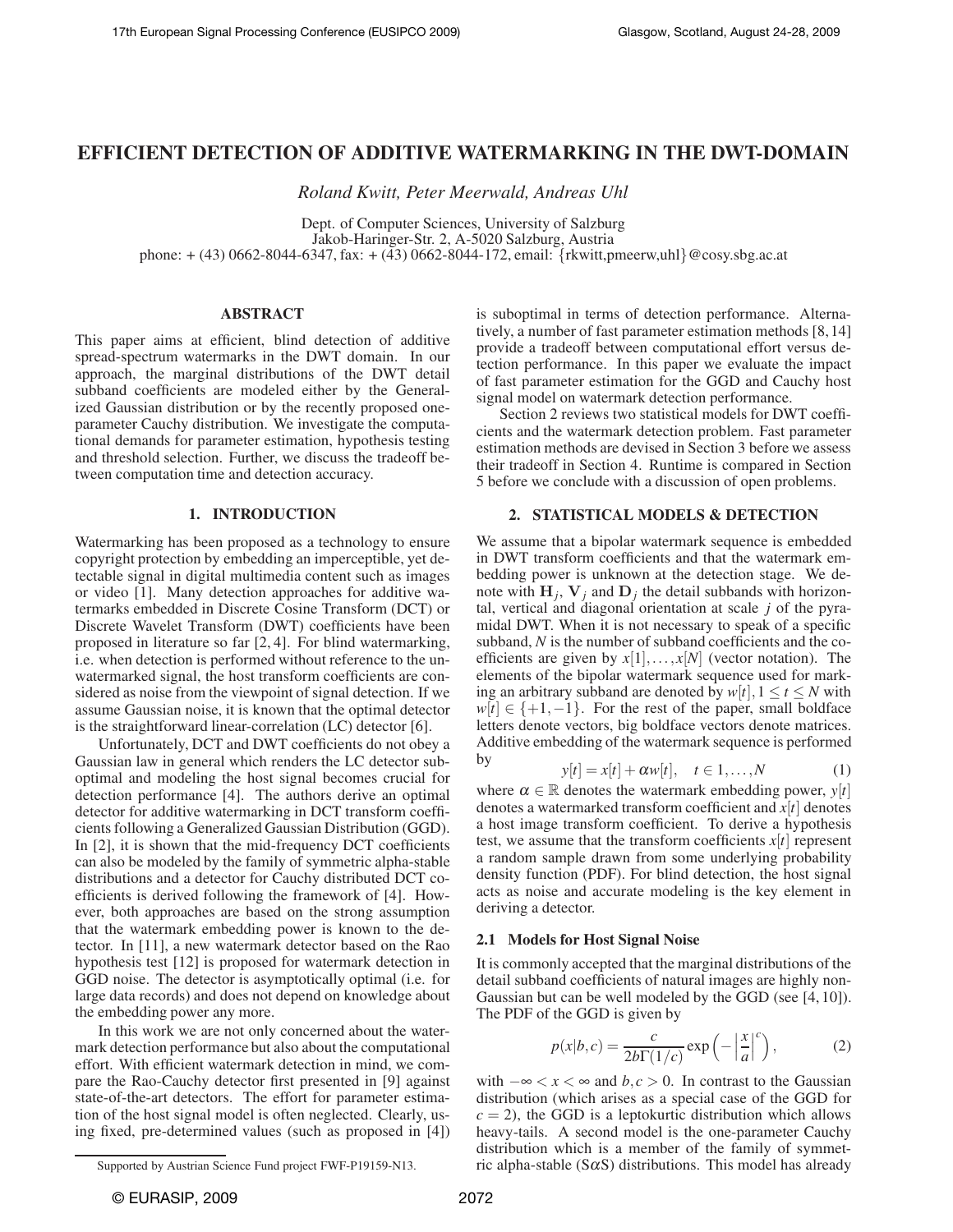been successfully employed for blind watermarking of lowto mid-frequency DCT coefficients [2] and DWT detail subband coefficients [9]. The PDF of the Cauchy distribution with location parameter  $-\infty < \delta < \infty$  and shape parameter  $\gamma > 0$  is given by [7]

$$
p(x|\gamma,\delta) = \frac{1}{\pi} \frac{\gamma}{\gamma^2 + (x - \delta)^2}.
$$
 (3)

In contrast to the Gaussian distribution, the tails of the Cauchy distribution decay at a rate slower than exponential, hence we observe heavy-tails in the PDF.

#### **2.2 Hypothesis Tests for Watermark Detection**

Conditioned on one of the noise models from above, we can pursue two ways to derive a watermark detector. First, the most widely-used approach is to construct a Likelihood-Ratio test. Based on the embedding rule of Eq. (1), we can formulate a two-sided parameter test

$$
\mathcal{H}_0: \alpha = 0, \theta \text{ (no/other watermark)}
$$
  

$$
\mathcal{H}_1: \alpha \neq 0, \theta \text{ (watermarked)}
$$
 (4)

with  $\theta$  denoting a vector of unknown parameters. These parameters are not directly related to the detection problem, but affect the shape of the PDFs under  $\mathcal{H}_0$  (null-hypothesis) and  $\mathcal{H}_1$  (alternative hypothesis). Depending on the noise model, <sup>θ</sup> contains either the shape and scale parameter of the GGD or the shape parameter of the Cauchy distribution. Given that  $\alpha$  and  $\theta$  are known a-priori we can formulate a Neyman-Pearson (NP) detector to decide  $\mathcal{H}_1$  if

$$
L(y) = \frac{p(y; \mathcal{H}_1)}{p(y; \mathcal{H}_0)} > T
$$
\n(5)

where *T* denotes a detection threshold obtained by exploiting the NP criterion [6]. The ratio in Eq. (5) is termed the Likelihood-Ratio and the corresponding test will be referred to as the Likelihood-Ratio test (LRT). Conditioned on the two host noise models, we obtain the LRT statistics for the Generalized Gaussian model (LRT-GG) [4]

$$
\rho(\mathbf{y}) = \frac{1}{b^c} \sum_{t=1}^{N} (|y[t]|^c - |y[t]-\alpha \cdot w[t]|^c)
$$
 (6)

and the Cauchy model (LRT-C) [2]

$$
\rho(\mathbf{y}) = \sum_{t=1}^{N} \log \left( \frac{\gamma^2 + y[t]^2}{\gamma^2 + (y[t] - \alpha \cdot w[t])^2} \right). \tag{7}
$$

Obviously, discarding the assumptions of known  $\alpha$  and  $\theta$ , we face a detection problem where we have a nuisance parameter *θ* and a signal *w*[*t*] of unknown amplitude  $α$ . In practice, it is assumed that the watermark embedding process does not alter the noise characteristics significantly which allows to estimate  $θ$  and  $α$  from the watermarked image. To be rigorous, missing a-priori knowledge of  $\alpha$  and  $\theta$  leads to a so called Generalized Likelihood Ratio Test (GLRT) with the disadvantage that we need to determine the Maximum-Likelihood estimate of  $\alpha$  under both  $\mathcal{H}_0$  and  $\mathcal{H}_1$  which is difficult to obtain in case of non-Gaussian noise [5]. The problem can be remedied by using the Rao hypothesis test instead which has the same asymptotic performance as the GLRT but only requires computation of the MLEs under  $\mathcal{H}_0$  [5]. We obtain the test statistics of the Rao test conditioned on the Generalized Gaussian model (R-GG) [11]

$$
\rho(\mathbf{y}) = \frac{\sum_{t=1}^{N} sgn(y[t]) \cdot w[t] \cdot |y[t]|^c}{\sum_{t=1}^{N} |y[t]|^{2c}}
$$
(8)

and the Cauchy host noise model (R-C) [9]

$$
\rho(\mathbf{y}) = \left[\sum_{t=1}^{N} \frac{y[t]w[t]}{\hat{\gamma}^2 + y[t]^2}\right]^2 \frac{8\hat{\gamma}^2}{N}.
$$
\n(9)

#### **2.3 Threshold Determination**

Determining a reasonable detection threshold differs significantly depending on the hypothesis test and noise model. According to [2, 4] the detection statistics Eq. (6) and (7) follow a Gaussian law with mean  $\mu_0$  under  $\mathcal{H}_0$  and mean  $\mu_1$  under the alternative hypothesis. Further  $\mu_0 = -\mu_1$  and the variances under both hypothesis are approximately equal,  $\sigma_0^2 = \sigma_1^2$ . The probability of false alarm  $(P_f)$  can now be formulated as

$$
P_f = \frac{1}{2} \operatorname{erfc} \left( \frac{T - \mu_0}{\sqrt{2}\sigma} \right) \tag{10}
$$

which allows us to set  $T = \sqrt{2}\sigma \,\text{erfc}^{-1}(2P_f) + \mu_0$  according to the NP criterion [1].

According to [6], both Rao test statistics, Eq. (8) and (9), follow a  $\chi_1^2$  distribution with one degree of freedom under  $\mathcal{H}_0$ . Exploiting the relation  $Q_{\chi_1^2}(x) = 2Q(\sqrt{x})$  where the functions  $Q(\cdot)$  and  $Q_{\chi_1^2}(\cdot)$  express the right-tail probabilities of the Gaussian and  $\chi_1^2$  distribution, resp., we can write  $P_f$  as

$$
P_f = \text{erfc}\left(\sqrt{\frac{T}{2}}\right) \quad \text{and express} \quad T = \left[Q^{-1}\left(\frac{P_f}{2}\right)\right]^2.
$$
 (11)

(11)<br>Under the alternative hypothesis  $\mathcal{H}_1$ , both Rao test statistics follow a non-central Chi-Square distribution  $\chi^2_\lambda$  with noncentrality parameter  $\lambda$  shown in [11] and [9], resp.

#### **3. PARAMETER ESTIMATION**

In this section, we discuss the parameter estimation process of the aforementioned detectors due to the heavy impact on the computational performance. For the GGD, the method of Maximum-Likelihood is widely used. Let *x*[1],...,*x*[*N*] denote i.i.d. random variables following a GGD with shape  $β$  and scale  $α$ , the MLE of  $β$  requires to find the root of the transcendental equation [3]

$$
1 + \frac{\Psi(1/\hat{\beta}) + \log\left(\frac{\hat{\beta}}{N}\sum_{i=1}^{N}|x_i|^{\hat{\beta}}\right)}{\hat{\beta}} - \frac{\sum_{i=1}^{N}|x_i|^{\hat{\beta}}\log(|x_i|)}{\sum_{i=1}^{N}|x_i|^{\hat{\beta}}} =: g(\beta).
$$
\n(12)

For Newton-Raphson root-finding, we need the derivative  $g'(\beta)$  w.r.t.  $\beta$  which involves computation of the Digamma  $\Psi(\cdot)$  and Trigamma  $\Psi'(\cdot)$  function. The update step of the Newton-Raphson iteration then follows as  $\beta_{n+1} = \beta_n - \beta_n$  $g(\hat{\beta}_n)/g'(\hat{\beta}_n)$ . Apart from the computational difficulties in solving Eq. (12), another problem is the search for a good starting value  $\beta_1$  for the iteration. Usually moment estimates are employed to ensure a starting value close to the MLE for fast (quadratic) convergence. Mallat [10] relates the ratio of the first two sample moments  $m_1$  and  $m_2$  given by

$$
m_1 = \frac{1}{N} \sum_{i=1}^{N} |x_i|
$$
 and  $m_2 = \frac{1}{N} \sum_{i=1}^{N} |x_i|^2$ , (13)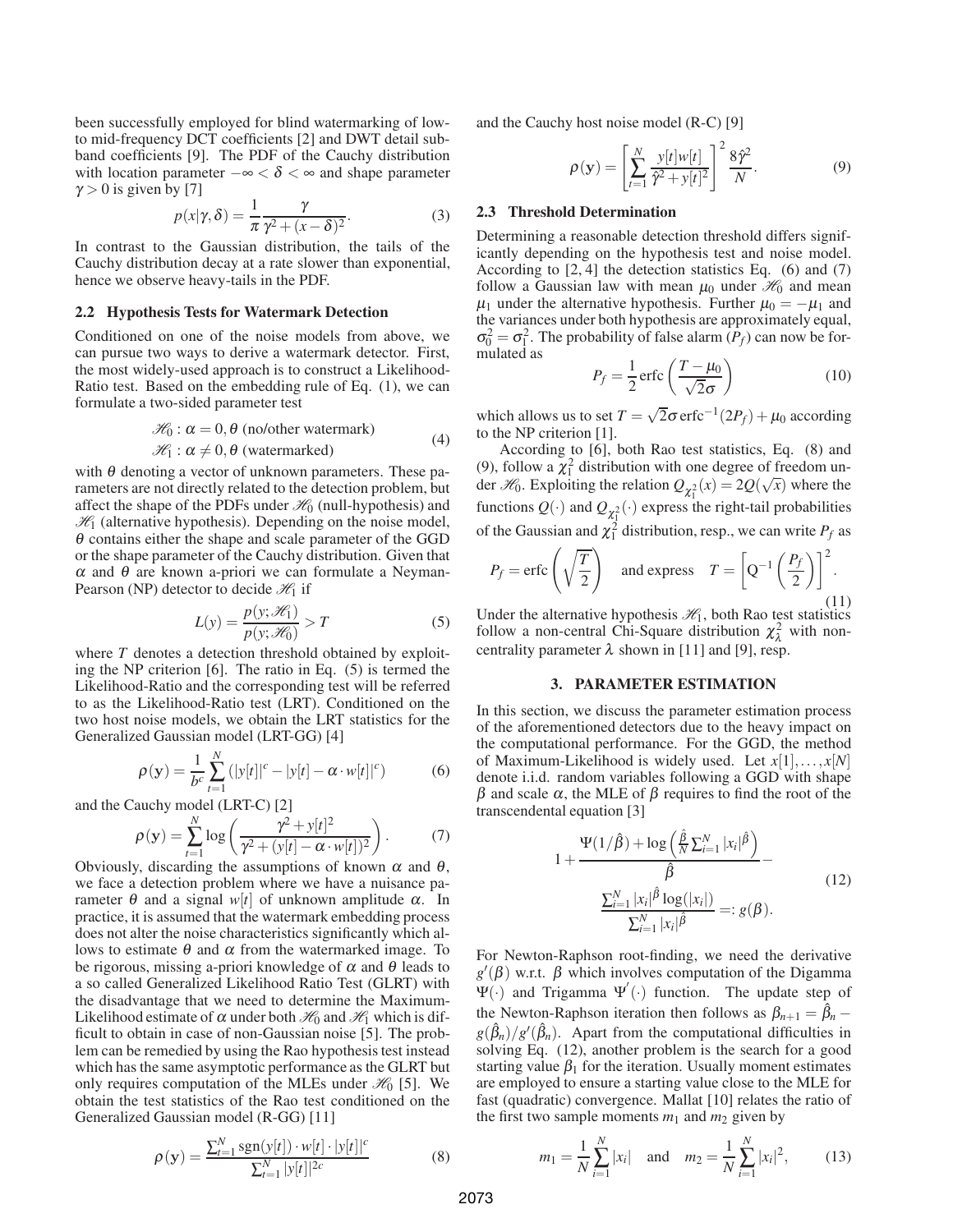to the theoretical moments as

$$
\frac{m_1^2}{m_2} = \frac{\Gamma^2(2/\beta)}{\Gamma(1/\beta)\Gamma(3/\beta)}.
$$
\n(14)

Lacking analytic expressions, we must employ numerical methods. Do and Vetterli [3] employ a lookup table and linear interpolation to speed up estimation of  $\beta_1$ . However, another computationally fast method is presented in [8]. By defining the right-hand side of Eq. (14) as  $F(\beta)$ , the idea is to find an invertible approximation of  $F(\beta)$ . A candidate function proposed in [8] is

$$
R(\beta) = \exp(a + b\beta^c)
$$
 (15)

with suitable coefficients *a*,*b* and *c*.  $R(\beta)$  can easily be inverted and gives the estimate for  $\beta$  as follows

$$
\hat{\beta} = \left(\frac{\log(R) - a}{b}\right)^{1/c}
$$
 with  $R = \frac{m_1^2}{m_2}$ . (16)

Solving this non-linear curve fitting problem leads to the coefficients  $a = -0.2667$ ,  $b = -0.4172$  and  $c = -1.1585$ . In contrast to [8], we do not cut the range of  $\beta$  into a set of intervals and optimize *a*,*b* and *c* separately for each interval. The estimate can either be used directly or plugged in as a starting value for the Newton-Raphson iteration. We will use it in the latter way. Once we obtain the MLE  $\hat{\beta}$ , the MLE of  $\hat{\alpha}$  has an explicit expression

$$
\hat{\alpha} = \left(\frac{\hat{\beta}}{N} \sum_{i=1}^{N} |x_i|^{\hat{\beta}}\right)^{1/\hat{\beta}}.
$$
 (17)

Computationally, we favor the invertible approximation of  $F(\beta)$  together with evaluation of Eq. (17) over the iterative approach based on Eq. (12). We further note that another recently proposed estimation method exists [13] based on exploiting a convex shape equation, leading to a computationally appealing estimation procedure. However, this method also requires a numerical root finding procedure which is why we omit further discussion here.

Regarding the estimation of the Cauchy distribution parameter γ, we start with the ML estimation procedure. Given that  $x[1],...,x[N]$  denote realizations of *N* i.i.d. random variables following a Cauchy distribution with  $\delta = 0$ , the ML estimate of  $\gamma$  is given as the solution (see [7]) to

$$
\frac{1}{N} \sum_{t=1}^{N} \frac{2}{1 + (x[t]/\hat{\gamma})^2} - 1 = 0
$$
\n(18)

which has to be solved numerically, e.g. using Newton-Raphson. For that purpose, define the left hand side of Eq. (18) as a function of  $\hat{\gamma}$ , denoted by  $h(\hat{\gamma})$ . The estimate of  $\gamma$  in the *n*-th iteration  $(n > 1)$  of the Newton-Raphson algorithm is computed by  $\hat{\gamma}_{n+1} = \hat{\gamma}_n - h(\hat{\gamma}_n)/h'(\hat{\gamma}_n)$ . Here,  $h'(\cdot)$  denotes the first derivative of *h* w.r.t. γ, given by

$$
h'(\gamma) = \frac{4\gamma}{N} \sum_{t=1}^{N} \frac{x[t]^2}{(\gamma^2 + x[t]^2)^2}.
$$
 (19)

As the starting value  $\hat{\gamma}_1$  for the numerical calculation, an estimation value based on sample quantiles [7] can be used

$$
\hat{\gamma}_1 = 0.5(x_p - x_{1-p})\tan(\pi(1-p)),\tag{20}
$$

with  $0.5 < p < 1$  and  $x_p, x_{1-p}$  denoting the sample quantiles. Moment estimation is not possible in case of the Cauchy distribution, since the moments do not exist. As with the GG shape parameter  $\beta$ , it is of course possible to use Eq. (20) alone or even set  $\gamma$  to a fixed value.



Figure 1: Grayscale test images (*Lena*, *Elaine*, *Barbara*, *Boat*, *Bridge*, *Peppers*)

### **4. IMPACT ON DETECTION PERFORMANCE**

To study the impact of different host signal parameter estimation approaches on the detection performance, we plot the detection performance as a function of the Cauchy  $\gamma$  and GGD shape parameter *c* [4]. Given an estimate of the distribution parameter  $\lambda$  under  $\mathcal{H}_1$  and the threshold *T*, the estimated probability of missing the watermark  $(\hat{P}_m)$  in case of the Rao detectors can be directly computed from

$$
\hat{P}_m = 1 - Q\left(\sqrt{T} - \sqrt{\hat{\lambda}}\right) + Q\left(\sqrt{T} + \sqrt{\hat{\lambda}}\right) \tag{21}
$$

and in case of the LRT detectors we have to resort to

$$
\hat{P}_m = 1 - Q\left(\frac{T - \hat{\mu}_1}{\hat{\sigma}}\right). \tag{22}
$$

The estimates  $\hat{\lambda}, \hat{\mu}_1$  and  $\hat{\sigma}$  are calculated from the detection responses under  $\mathcal{H}_1$  when embedding and detecting  $S = 1000$  random watermarks. The complementary tests for checking whether the detection statistics actually follow the assumed distributions (which allows reliable threshold determination) are explained in Section 5. Since a non-central Chi-Square random variable with one degree of freedom and non-centrality parameter  $\lambda$  is equal to the square of a Gaussian random variable with mean  $\sqrt{\lambda}$  and unit variance, we can estimate  $\lambda$  from the responses  $\rho_1, \ldots, \rho_m$  as follows

$$
\hat{\lambda} = \left(\frac{1}{m} \sum_{i=1}^{m} \sqrt{\rho_i}\right)^2 \tag{23}
$$

and  $\hat{\mu}_1, \hat{\sigma}^2$  are estimated by the sample mean and variance. In Figure 2, we plot the LRT-Cauchy and Rao-Cauchy detector performance in terms of  $\hat{P}_m$  for a probability of false alarm  $P_f = 10^{-6}$  as a function of the Cauchy  $\gamma$  parameter for the six test images shown in Figure 1. The  $\gamma$  parameter varies between 0.1 and 45 with a step size of 0.1. The detector performance w.r.t. to the MLE and its fast approximation using quantile estimation, Eq. (20), are denoted by a *circle* and *diamond*, resp. We observe that the fast, approximative  $\gamma$  is very close to the ML estimate and the difference has a negligible impact on watermark detection performance. Further, it is evident that neither the ML nor the quantile estimation approach reaches the peak detection performance. We can see, however, that the parameter estimates are close enough to achieve good performance. The steep ascent of the curve to the left suggests that choosing too small values for  $\gamma$  quickly deteriorates detection performance.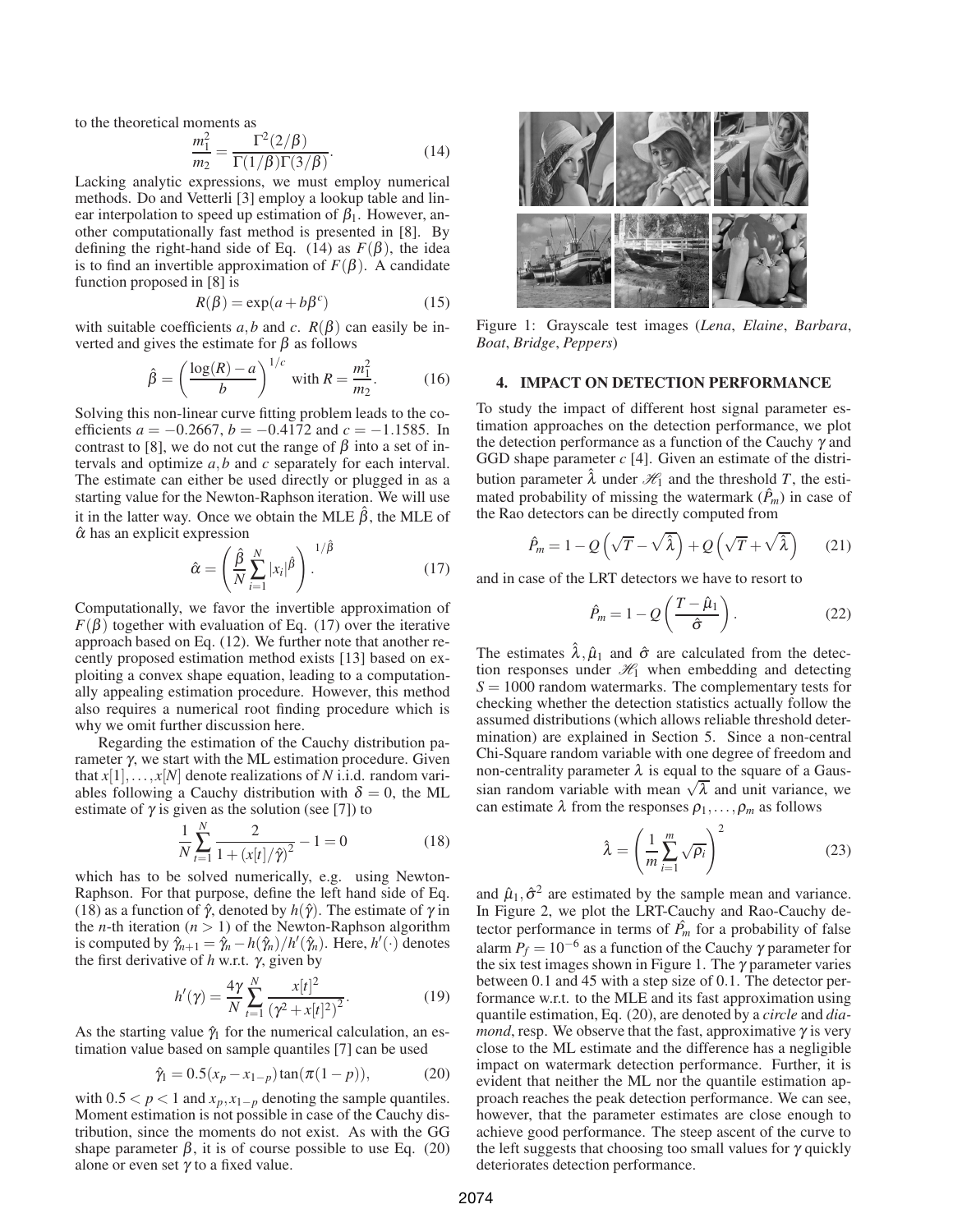

Figure 2: Detection performance of the LRT-Cauchy and Rao-Cauchy as a function of  $\gamma$  at DWR 20 dB;  $P_f = 10^{-6}$ 



Figure 3: Detection performance of the LRT-GGD and Rao-GGD as a function of *c* at DWR 20 dB;  $P_f = 10^{-6}$ 

Figure 3 shows the plots for the LRT-GG and Rao-GG detector. The GGD shape parameter *c* varies from 0.02 to 4. Again, the fast parameter estimate using the invertible approximation to  $F(\beta)$ , Eq. (16), is reasonably close to the ML estimate. In case of the LRT-GG detector, peak performance is missed by only a small margin. However, in case of the Rao-GG detector, the ML estimate of the shape parameter is far off the value achieving maximum detection performance.

Based on the experiments we conclude that fast, approximate estimation of the shape parameter can replace the ML estimate without significantly reducing detection performance. For the Cauchy detectors, ML estimation of the shape parameter is not equivalent to searching the parameter value that maximizes detection performance, as has been noted earlier for the LRT-GG detectors [4]. For the Rao-GG detector, the parameter's ML estimate does not achieve good detection performance for many images. In Nikolaidis' work [11], the detection results for the Rao-GG detector vary widely across images and the Rao-GG sometimes performs even worse than the LC detector. We speculate that the reason is the same that becomes evident when observing the gap between the peak performance and the estimate parameter values in Figure 3. For the LRT-GG based detector, the use of a fixed, image independent shape parameter has been proposed (e.g. 0.8 for DWT coefficients [4]) to save the estimation effort. We can immediately read off the resulting performance from the plots in Figure 3 and also compare with the performance of the LC detector (setting  $c = 2$ ). For the Cauchy host signal model, no fixed value for the  $\gamma$  parameter has been proposed yet. A good candidate as an image independent parameter is  $\gamma = 8$  for the DWT details subband. Comprehensive tests with two large natural image databases confirm our observations.

### **5. EXPERIMENTAL RESULTS**

For the experiments in Section 4 we use the six grayscale test images of size  $256 \times 256$  shown in Figure 1. The watermark is embedded in the  $H_2$  subband and  $\alpha$  is adjusted to reach a Document-to-Watermark Ratio (DWR) of 20 dB for each image. We employ the biorthogonal CDF 9/7 filter. The resulting PSNR is 48.41, 49.28, 47.95, 50.40, 49.51 and 47.88 dB for the *Lena* to *Peppers* image, resp. Due to the high PSNR, no visual degradation can be noticed. The implemen- $\text{tation}^1$  of the detectors and all experiments were conducted in MATLAB. We calculate the detector responses under  $\mathcal{H}_0$ and  $H_1$  for 1000 randomly generated watermarks and conduct Chi-Square Goodness-of-Fit (GoF) tests at 5% significance to verify that the detection statistics are either Gaussian (in case of LRT-C, LRT-GG) or Chi-Square with one degree of freedom (in case of R-GG, R-C). Assuming that there is no rejection of the null-hypothesis of the Chi-Square GoF test, we can reliably estimate the detection statistic parameters and check whether the estimates conform to the theoretical values. This is especially important under  $\mathcal{H}_0$ , since a strong deviation impedes determination of the threshold *T* according to the probability of false-alarm. In contrast to the LRT detectors, the Rao test does not require computation of detection statistic parameters under  $\mathcal{H}_0$  since  $\rho \sim \chi_1^2$  and the threshold can easily be calculated from Eq. (11).

Before we examine runtime results for parameter estimation and detection, we compare the number of required

<sup>1</sup>Software available at http://www.wavelab.at/sources.